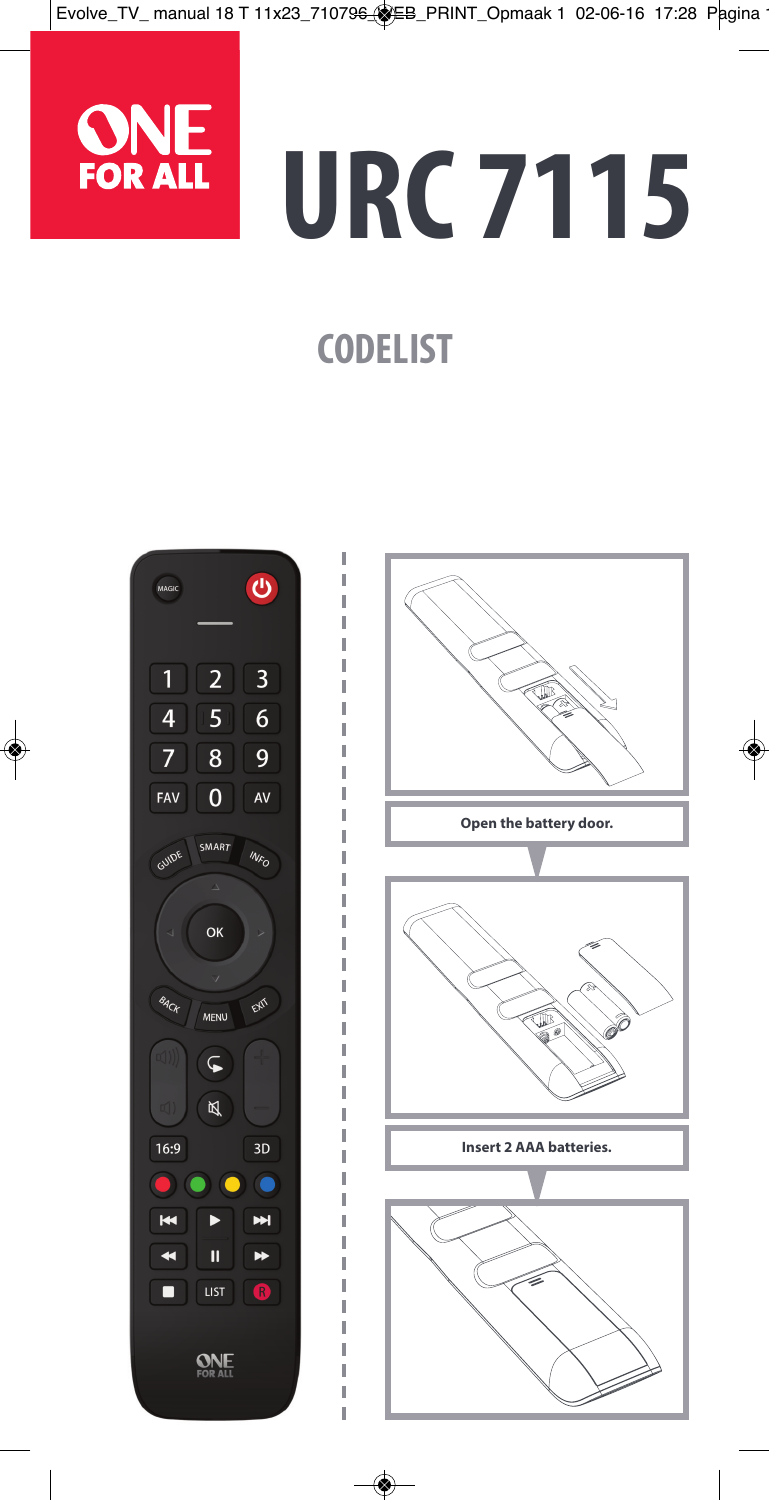# **CODELIST**

### **TV TV : Television / HDTV / LCD / Plasma / Projector / Rear Projector**

# **TV**

ATV A.R. Systems 0037 0556<br>Accent 0037 0556 Acentic 0556<br>Acer 0556<br>Acer 1339.3630 Acoustic Solutions Acronn Admiral<br>AFA AEA 0037 0556<br>AEG 1037 1163 Agfaphoto<br>Agora Aiko 0037 0556<br>Aim 0037 0556 Airis 0556<br>Aiwa 1505 Aiwa 1505 Akiba 0037 0556<br>Akira 2530 2457 Akito 0037 0556<br>Akura 1770 2289 Alios<br>Allsta Allure 2714<br>Amitech 1849 Amitech<br>Amstrad Anitech 0037 0556<br>
Ansonic 0037 2799 arctic 1652<br>Ardem 0714 Belstar 1037<br>Bennett 0556 Bennett 0556 0037<br>BenO 1523 3790 Benster<br>Beon Beon 0037 0556<br>Berthen 0668 0556 Berthen 0668 0556<br>Bestar 0037 0556 Bestar 0037 0556<br>Bexa 2493 Bexa<br>Black Diamond 2493 Blauren<br>Blu:sens Blu:sens 1849 2714<br>Blue Sky 0037 1037 **BlueDiamond** 2106 2426<br> **Bluetech** 2561 2799 Bluetech 2561 2799<br>Blush 1709<br>Boca 1652<br>bogo 2561 3528<br>BPL 0037 0556

Brandt 0625 2676 1585 1667<br>Brimax 1709 Brimax<br>Brinkmann Brionvega<br>Bush Cameron 1523 0556<br>Camper 0037 0556 Camper<br>Carad Carad 0037 0556 0668 1037 Carena 0037 0556<br>Carrefour 0037 0556 Carrefour<br>Carrefour 0037 0556<br>Cascade 0037 0556 Cascade 0037 0556<br>Casio 0037 0556 Casio 0037 0556<br>CAT 1682 CAT 1682<br>Cathav 0037 Cathay 0037 0556<br>CCE 0037 0556 CCE 0037 0556<br>
Celcus 1163 1667 Centrum<br>Centurion Changhong 3296<br>Chimei 1666 Chimei<br>CHI 3067<br>1720 Clarity<br>Clarivov Clarivox 0037 0556<br>Clarivox 0037 0714 Clayton CMX 2799 2868 3296 3067 Condor 0037 0556<br>Conia 1687 1523 Conrac Conrad 0037 0556<br>
Contec 0037 0556 Continental<br>Edison Edison 2530 4132 4340<br>Cosmel 0037 0556 Cosmel 0037 0556<br>
Correction 0635 1363 CPTEC 0625 1363 Curtis Mathes 0093<br>Cybernix 1667 Cyberpix 1667<br>Cytronix 1298 Cytronix 1298<br>D. Ross 0037 Electronics 3296 2530 2457<br>Differo 2676 2676<br>Digihome 4037 0556<br>Digiline 0037 0556 0668<br>Digiline 0037 0556 0668 Digimate 2239<br>Digitek 1709 Digitek<br>Digitor Digitor 0037 0556<br>Digitrex 3194 3067 Digitrex 3194 3067<br>DiK 0037 0556 DiK 0037 0556<br>Dikom 2799 2561 diVision<br>Dixi Dixi 0037 0556<br>DI 0037 1363 DL 0037 1363 DMTECH 1163 1849 2223 DNS 3434 3528<br>Domeos 0668 0037 Domeos 0668 0037 1037 Easy Touch 2059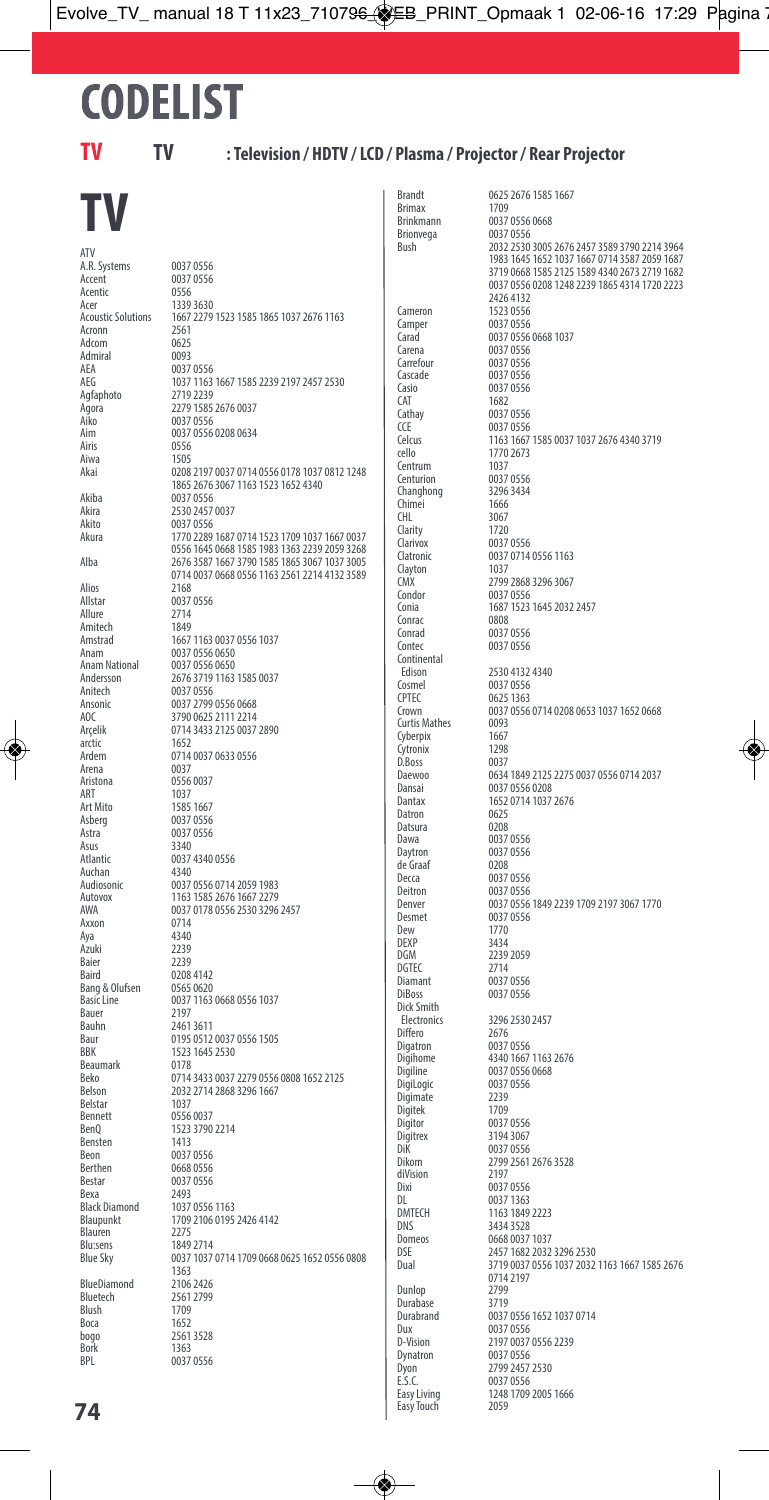# **CODELIST TV**

Electrion<br>Elekta Elfunk<br>FLG ELG 0037 0556<br>ELG 0037 0556<br>Elin 0037 0556 Elin 0037 0556<br>Elin 0037 0556<br>Elite 0037 0556 Elite 0037 0556<br>Elite 0037 0556<br>Elonex 1776 Elonex 1776<br>Emerson 0714 Enox. 2673 Erisson<br>Erres Essentials<br>Etron EuroLine<br>Euromar Euroman 0037 0556<br>Europa 0037 0556 Europa 0037 0556<br>Europhon 0037 0556 Eurovision 1163<br>Evesham 1248 166 Evesham<br>Evotel Evotel 2561 3589 Excello 1037<br>Exquisit 0037.0556 Exquisit<br>F&II F&U 2676 Family Life<br>Fenner Fenner 1667 1163 Finlandia<br>Finlux Fisher 0208<br>Flint 0208 Flint 0037<br>Flint 0037 0556<br>Foebn & Hirsch 2391 0178 Formenti 2551 0176<br>Formenti 0037 0556<br>Fortress 0093 GVA 2037 3611 H&B 0808<br>Haier 4314 naier<br>Handic<br>Hannspree Hantor 2137 0037<br>
Hartor 0037 0556<br>
Hartwood 0037 0556 Hauppauge 0037 0556

Hitachi Fujian 0037 0556 Hornyphon 0037<br>Hugoson 1666 Hugoson 1666<br>Humax 1795 Humax<br>Hypson Iberia 0037 0556 ICE 0037 0556<br>Ict 0037 0556 lct 0037 0556<br>i-Jov 2868 3067 Ingelen 0714<br>Ingo Devices 2239 Ingo Devices<br>Inno Hit Innowert 1298 Inovia<br>Interactive Internal 0037 0556<br>Intervision 0037 0556 Intervision 0037 0556<br>Irradio 0037 0556 Isukai 0037 0556 ITS 0037 0556<br>ITT 2125 0208 ITT Nokia<br>ITV ITV 0037 0556 JGC 1709<br>JGC 1709<br>JMR 2676 Jubilee<br>JVC Kaisui 0037 0556<br>Karcher 0037 0556 2437 2460<br>1037 3719<br>Logix 0668 2426<br>Lowry 3268 Lowry<br>Luma Luma<br>Luma<br>Lumatron 0037 0556 Lumenio<br>Lux May Lux May 0037 0556<br>
Luxor 4340 0208 LXI 0178<br>Madison 0037  $MAG$  2239<br> $M2929$   $M2921056$ mara<br>Magnum Majestic 2799 3611<br>Majestic 2799 3611<br>Manesth 0037 0556 Manesth<br>Manesth 0037 0556<br>Manhattan 0037 0556 Maqma 1298 1709 **Mayers**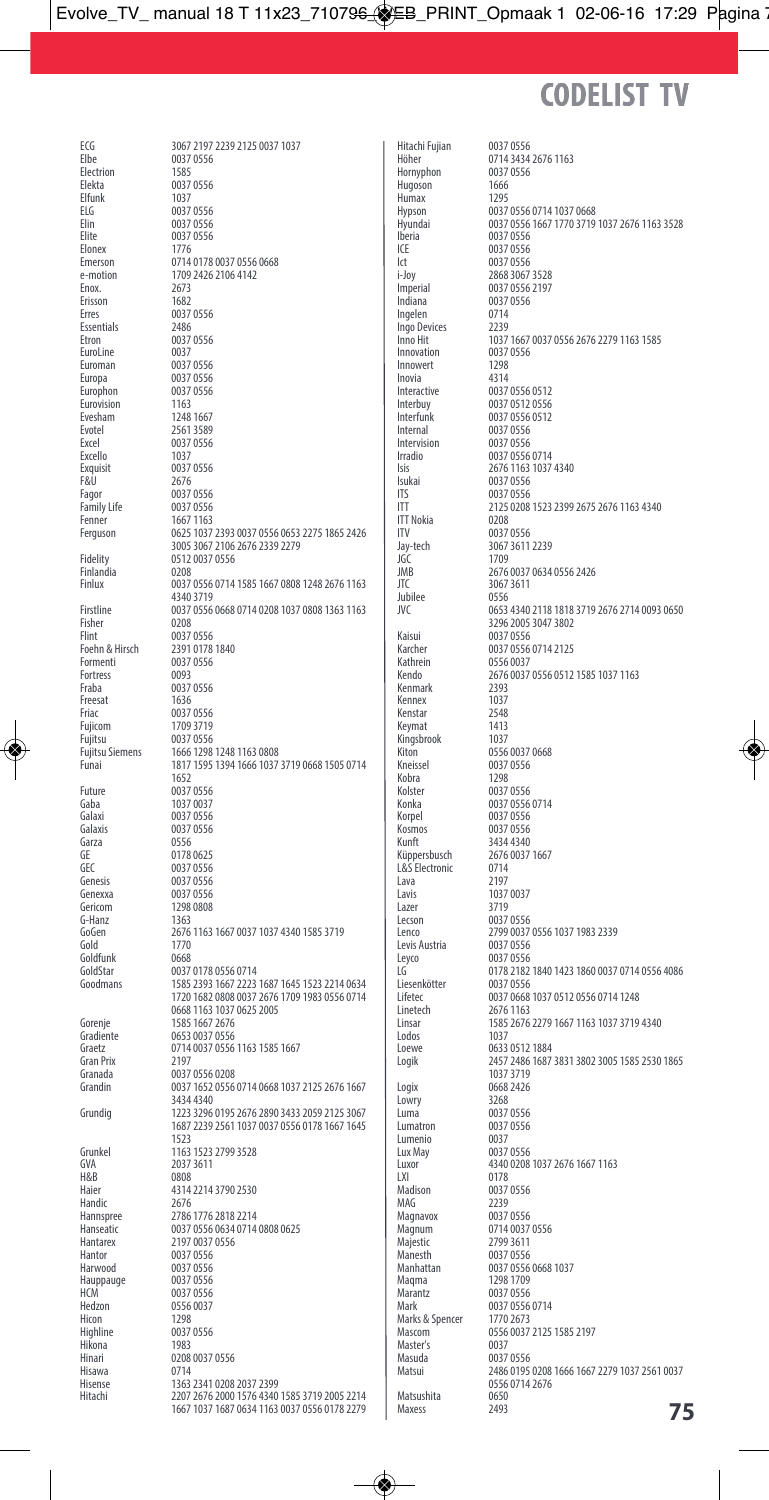# **CODELIST TV**

Mediator 0037 0556<br>Medion 2719 1248 Megatron<br>MFI Memory<br>Mercury Mercury 0037 0556<br>Metz 1533 1163 Microstar<br>Miia Miia 2868<br>Mikomi 1163 Minato 0037 0556<br>Minerva 1248 0195 Ministry of Sound<br>Minoka Minoka 0037 0556<br>Minoka 0037 0556<br>Mirai 1666 1852 Mitsai<br>Mitsubishi Mivar 0609<br>Moree 0037 Moree 0037<br>Moree 0037<br>Morgan's 0037 0556 more<br>Morgan's 0037<br>Motorola 0093 Motorola 0093<br>mn man 3296 mp man<br>MTC mre<br>MTlogic<br>Multitec Multitech 0037 0556<br>Murphy 2005 1849 Musikland<br>Mx Onda MyCom<br>Myryad Myryad 0556 0037<br>Myryad 0556 0037<br>Mystery 2530 3296 Nabo 4501<br>Nabo 4501<br>NAD 0178 NAD 0178<br>Naiko 0037 Naiko 0037 0556 Optimus 0650<br>Optimus 0650 Optonica<br>Orava Orava 1037 1163<br>Orbit 1037 1163 Orbit 0037 0556<br>Orion 2005 4340 Orline 2010 0037<br>0037 0556<br>00668 1037 Osaki 0037 0556<br>Osio 0037 0556 Osio 0037 0556<br>Osume 0037 0556 Osume 0037 0556<br>
OTIC 1687 1523

Papouw 0037 0556<br>PEAO 4340 3649 Perdio 0037 0556<br>Perfekt 0037 0556 Perfekt 0037 0556<br>Perfekt 0037 0556<br>Philco 0037 0556 Philco 0037 0556<br>Philips 1506 2800 Phocus 0714 1652<br>Phoenix 0037 0556 Phoenix 0037 0556<br>Phonola 0037 0556 Phonola 0037 0556 Plantron 0037 0556<br>Playsonic 0714 0037 Polaroid Pragma Digital 0808<br>Prinston 1037 Prinston<br>Pro Vision Profitronic 0037 0556<br>Proline 0634 1037 Proscan<br>Prosonic Protech 0037 0556<br>Proton 0178<br>Proview 1687 1645 Proview 1687<br>PVision 2676 PVision<br>Pye Pye 0037 0556<br>0.Bell 2561 Q.Bell 2561<br>0 Media 2339 Qilive 4340 QONIX<br>Quadro Quasar<br>Ovelle Radialva 0037 0556<br>Radiola 0037 0556 Radiola 0037 0556<br>
Radiomarelli 0037 0556 Save 0037 0556<br>SRR 0037 0556 SBR 0037 0556<br>SBR 0037 0556<br>Schaub Lorenz 0714 2197 Schöntech<br>Scott Sears 0178<br>Seaway 0634 Seaway<br>Seeltech Seeltech 3268 3067<br>Seelver 0556 1037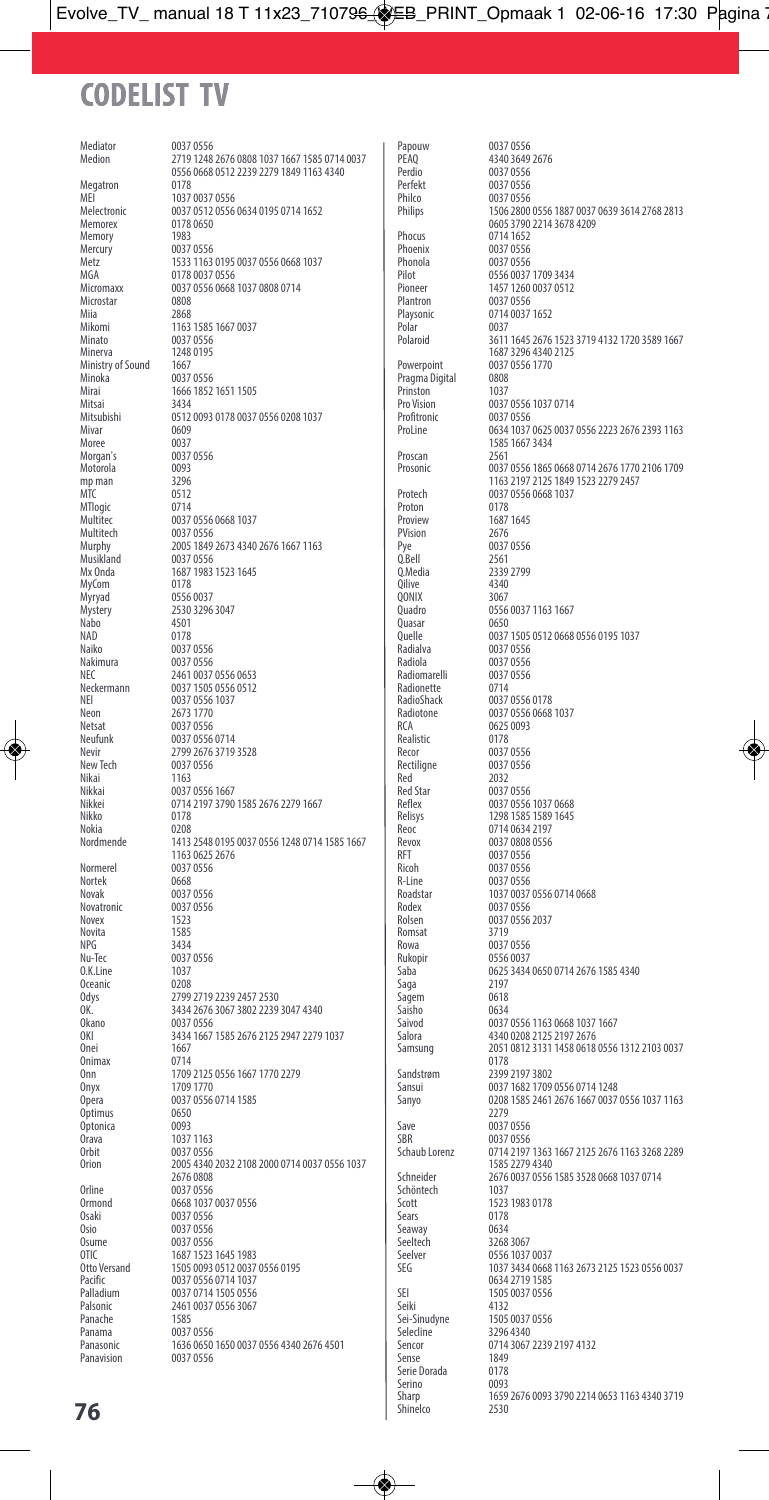## **CODELIST TV**

Shintoshi 0037 0556<br>Shiyaki 0037 0556 Show 0037<br>Show 0037<br>Siemens 0195 Siera 0037 0556<br>Silva 0037 0556 Silva 0037 0556 Silver<br>
SilverCrest
1037 0037 Singer 0037 0556<br>Sinudyne 2676 1667 Soemtron<br>Sogo Sogo 3067<br>Sogo 3067<br>Solavox 0037 Solavox 0037 0556<br>Soniko 0037 0556 Soniko 0037 0556<br>Soniq 2493 3168 Sonitron<br>Sonneclair Sonneclair 0037 0556<br>
Sonoko 0037 0556 Sonoko 0037 0556<br>Sonolor 0208 1505 Sonolor 0208 1505<br>Sontec 0037 0556 Sontech<br>
1983<br>
Sony Sound & Vision 0037<br>Soundesign 0178 Soundesign<br>Soundwave Sounding<br>SOVOS 2239<br>Sovo 1709 Soyo<br>Standard Starion<br>Starlite Starlite 0037 0556<br>Strato 0037 0556 Strato 0037 0556<br>Strong 1163 1037 Sungoo 1248 2037<br>Sungoo 1248 2037<br>Sunic Line 0037 0556 Sunic Line 0037 0556<br>
Sunkai 0037 0556 Sunny<br>Sunstar Sunstar 0037<br>
Sunstar 0037 0556<br>
Sunstech 2676 2530 rek<br>TELE System Teledex<br>Telefunken Telefusion 0037 0556<br>Telegazi 0037 0556 Telegazi 0037 0556<br>Telegazi 0037 0556 Telemeister<br>Telesonic Telesonic 0037 0556<br>Telestar 0037 0556 Teleview 0037 0556<br>Tempest 0037 0556 Tempest 0037 0556<br>Tempest 0037 0556<br>Tennessee 0037 0556

Thomson Life 0625<br>Thorn 1505 Thorn 1505 0037 0556 0512<br>TMK 0178 TMK 0178<br>Tokai 0037 Tokaido<br>Topline Topline 1037<br>
Topline 1037<br>
Toshiba 1508<br>
2676 Tosumi<br>TRANS-continents TRANS-continents 0668 1037 0556 0037<br>Transonic 0037 0556 0512 1363 Triad 0037 0556<br>Trio 1687 1523 Trio 1687 1523 1645 1248<br>Triumph 0556 0037 Tucson 2676<br>TV Star 3528 TV Star<br>TVF 2239<br>0556 TVTEXT 95 Uher 0037 0556<br>Ultravox 0037 0556 Ultravox 0037 0556 1585<br>
IJMC 2426 1709 1849 Unic Line 0037 0556<br>
Uniden 1585 2676 Unitek<br>Ilniversal Universal 0714 0037 0556<br>
Universum 0808 1037 0037 0618 Univox 0037 0556<br>V7 Videoseven 0178 1666 Vanguard<br>VD-Tech VD-Tech 2799 3067 Venturer 1865 3005 Veon 3528 4089 3611<br>Vestel 2676 1037 1163 Vexa 0037 0556<br>Vexa 0037 0556<br>Victor 0653 Victor 0653<br>Videocon 2548 VideoSystem 0037<br>Vidtech 0178 Vidtech 0178<br>ViewSonic 2111 Yokan 0037 0556 YU-MA-TU 0037<br>7ento 1585 zepto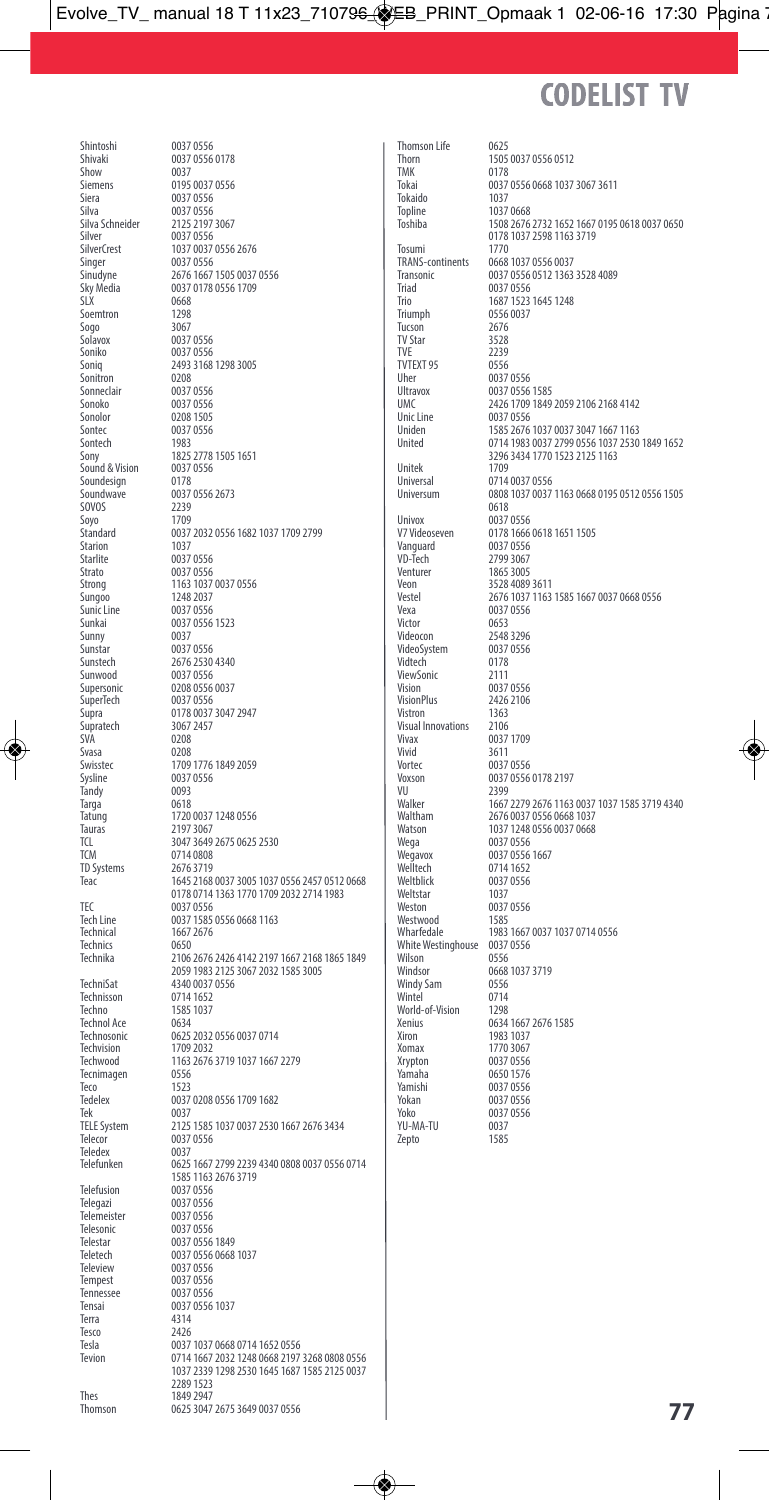# Guarantee

### **Español - ELIMINACIÓN DEL PRODUCTO**

(DIRECTIVA EUROPEA 2002/96/CE)

TEl símbolo de contenedor de basura tachado en este producto garantiza que este producto está fabricado utilizando componentes de alta calidad que pueden reciclarse y reutilizarse según la Directiva Europea 2002/96/CE. No deseche este<br>producto con los residuos domésticos normales; infórmese sobre la recogida local separada de productos electrónicos para eliminar este producto correctamente. De esta forma se evitarán los posibles efectos negativos sobre el medio ambiente y la salud.

### **ELIMINACIÓN DE LAS PILAS**

(DIRECTIVA EUROPEA 2006/66/CE)

No deseche las pilas con los residuos domésticos normales; infórmese sobre la recogida local separada de pilas y baterías para eliminarlas correctamente. De esta forma se evitarán los posibles efectos negativos sobre el medio ambiente y la salud.

UUNIVERSAL ELECTRONICS/ONE FOR ALL garantiza al comprador que este producto estará libre de defectos materiales o de fabricación, al menos durante 1 año desde la fecha actual de su adquisición, y en caso de que se utilice de un modo<br>normal y correcto. Este producto será sustituido de forma gratuita siempre y cuando se pueda demostrar producto. Se excluyen otras obligaciones, cualesquiera que sean, además de las mencionadas más arriba. Por favor<br>asegúrese de tener su recibo o ticket de compra para que podamos establecer su legitimidad a nuestro servicio garantía. Si ha adquirido este producto con propósitos que no estén relacionados con su comercio, negocio o profesión, por favor recuerde que es posible que según la legislación de su país tenga derechos legales en cuanto a la venta de productos para el consumidor. Esta garantía no afecta a esos derechos.

www.oneforall.com

### **Português - ELIMINAÇÃO DO PRODUTO**

(DIRECTIVA EUROPEIA 2002/96/CE)

O símbolo de um caixote do lixo com uma cruz constante deste produto garante que este produto é fabricado com componentes de alta qualidade que podem ser reciclados e reutilizados em conformidade com a Directiva Europeia<br>2002/96/CE. Não elimine este produto com o seu lixo doméstico normal e informe-se sobre a recolha local de prod eléctricos e electrónicos, para que possa eliminar correctamente este produto. Isto ajudará a prevenir potenciais efeitos negativos no meio-ambiente e/ou na saúde humana.

### **ELIMINAÇÃO DE PILHAS**

(DIRECTIVA EUROPEIA 2006/66/CE)

Não elimine as pilhas com o seu lixo doméstico normal e informe-se sobre a recolha local de pilhas usadas, para que as possa eliminar correctamente. Isto ajudará a prevenir potenciais efeitos negativos no meio-ambiente e/ou na saúde humana.

A UNIVERSAL ELECTRONICS INC/ONE FOR ALL garante ao cliente a proteção deste produto no que respeita a defeitos de fabrico de material, dentro de um período de uso correto e normal de 1 ano a partir da data da compra do mesmo. Este produto será substituído sem qualquer encargo no caso de ter sido comprovada qualquer avaria dentro do período de<br>1ano e após o seu retorno (custos de envio da responsabilidade do consumidor ) dentro deste mesmo prazo. Est não cobre embalagens de cartão, caixas , pilhas, ou outros itens usados em conjunto com este produto. Qualquer outra obrigação para além daquela acima descrita não será tida em consideração. Por favor tome nota que ser-lhe á pedido o<br>comprovativo de compra de forma a que possamos confirmar a sua legitimidade para nosso serviço. Se você c produto para propósitos que não estejam relacionados ao seu negócio ou profissão, por favor tenha em conta que você pode ter direitos legais verifique a sua legislação nacional que governa a venda de produtos de consumidores. Esta garantia não afeta esses direitos.

Esotérico 800 831397 www.oneforall.com

### **Italiano - SMALTIMENTO DEL PRODOTTO**

(DIRETTIVA EUROPEA 2002/96/CE)

Il simbolo del cestino con le ruote barrato assicura che questo prodotto è realizzato utilizzando componenti di alta<br>qualità che possono essere riciclati e riutilizzati secondo la Direttiva Europea 2002/96/CE. Non smaltire normali rifiuti domestici, ma informarsisulla raccolta differenziata locale dei dispositivi elettrici ed elettronici persmaltire il prodotto in modo corretto. In questo modo si eviteranno i potenziali effetti negativi sull'ambiente e/o sulla salute delle persone.

### **SMALTIMENTO DELLE BATTERIE**

(DIRETTIVA EUROPEA 2006/66/CE)

Non smaltire le batterie con i normali rifiuti domestici, ma informarsi sulla raccolta differenziata locale delle batterie scariche per smaltirle in modo corretto. In questo modo si eviteranno i potenziali effetti negativi sull'ambiente e/o sulla salute delle persone.

La compagnia Universal Electronics Inc./ ONE FOR ALL garantisce l'acquisto originale che questo prodotto sarà esente<br>da difetti di mano d'opera dietro l'utilizzo proprio di 1 anno. Questo prodotto sarà sostituito gratuitam il prodotto. Non ci sono ulteriori obblighi di qui sopra elencati. Vi chiediamo cortesemente di conservare lo scontrino affinche' noi possiamo stabilire la vostra credibilità, per richiedere un nostro servizio.Se ha acquistato questo prodotto per scopi che non si riferiscono al suo mestiere, azienda oppure professione, per favore prenda atto che potrebbe avere diritti legali previsti dalla sua legislazione nazionale che determina la vendita di beni di consumo. Questa garanzia non influisce su questi diritti.

www.oneforall.com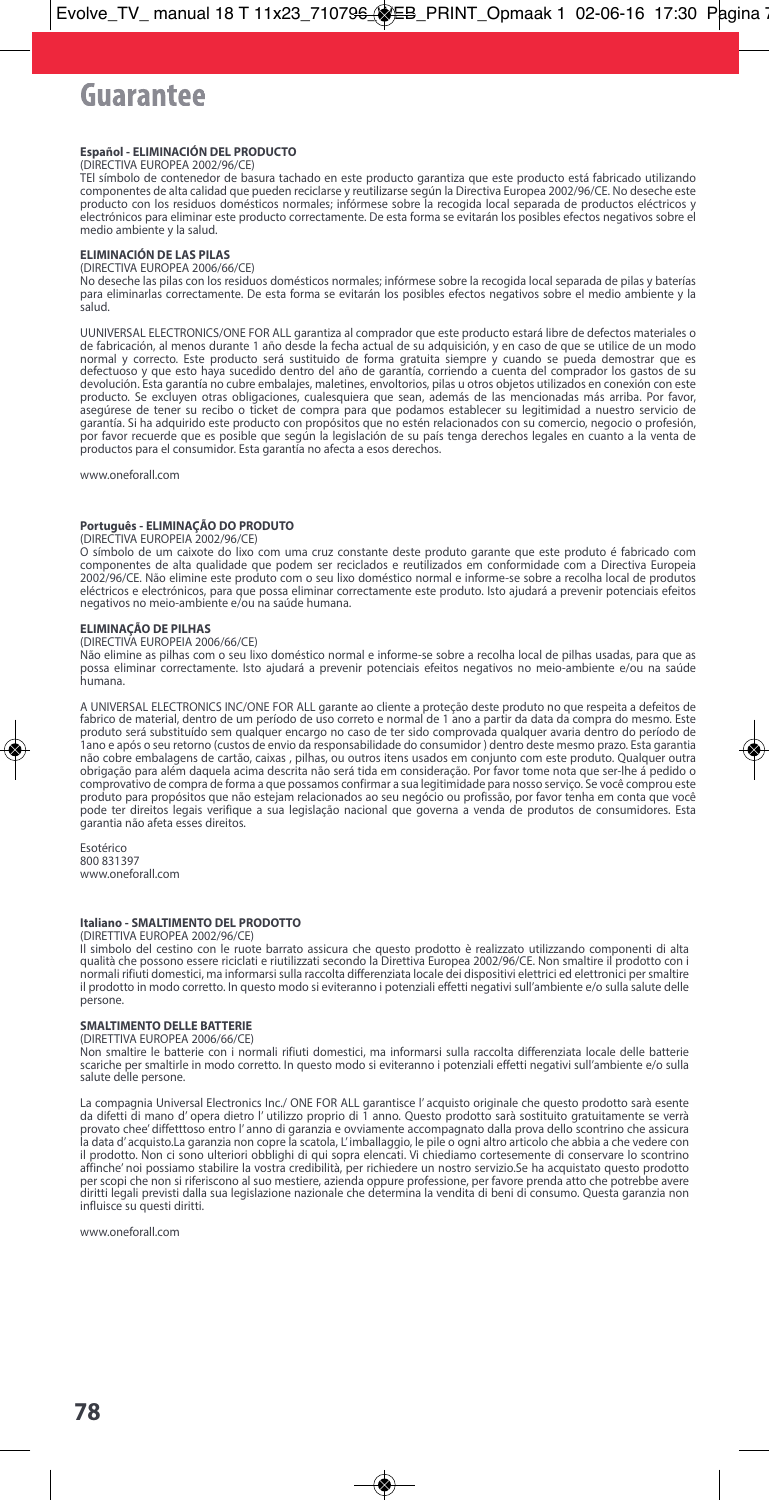### **NEDERLANDS - PRODUCT verwijderen**

(EUROPESE RICHTLIJN 2002/96/EC)

Met het symbool van een doorgestreepte container op dit product wordt gegarandeerd dat het product is vervaardigd met onderdelen van hoge kwaliteit die kunnen worden gerecycled en hergebruikt volgens de Europese richtlijn 2002/96/EC. Gooi dit product niet weg met het gewone huisafval maar informeer bij het plaatselijke inzamelpunt voor elektronische en elektrische producten waar u dit product kunt inleveren. U voorkomt hierdoor mogelijke schade aan de omgeving en/of volksgezondheid.

### **BATTERIJ verwijderen**

(EUROPESE RICHTLIJN 2006/66/EC)

Gooi de batterijen niet weg met het gewone huisafval maar informeer bij het plaatselijke inzamelpunt voor lege batterijen waar u de batterijen kunt inleveren. U voorkomt hierdoor mogelijke schade aan de omgeving en/of volksgezondheid.

UNIVERSAL ELECTRONICS INC./ONE FOR ALL garandeert de klant, dat dit produkt bij normaal en correct gebruik vrij van materiële of technische defecten zal blijven voor een periode van één jaar, gerekend vanaf de datum van aankoop. Als<br>aangetoond kan worden dat binnen de periode van één jaar een defect is ontstaan, zal dit produkt gratis v garantie is niet van toepassing voor verpakkingen, dozen voor transport, batterijen, gebroken of beschadigde behuizing<br>of enig ander object, dat in verbinding met dit produkt gebruikt wordt. Elke andere verplichting dan he gerelateerd zijn aan uw vak, bedrijf of beroep, let er dan op dat u eventueel gebruik kunt maken van legale rechten die onder uw nationale wetgeving met betrekking tot consumptiegoederen vallen. Deze garantie heeft geen effect op die rechten.

www.oneforall.com

### **DANSK - BORTSKAFFELSE AF PRODUKT**

### (EU-DIREKTIV 2002/96/EF)

Symbolet med den overstregede skraldespand garanterer, at dette produkt er fremstillet af kvalitetskomponenter, som<br>kan bortskaffes og genbruges i henhold til EU-direktiv 2002/96/EF. Smid venligst ikke dette produkt væk me på miljøet og/eller menneskers helbred.

### **BORTSKAFFELSE AF BATTERI**

### (EU-DIREKTIV 2006/66/EF)

Smid venligst ikke dine batterier væk med dit almindelige husholdningsaffald, men undersøg mulighederne for lokalt at bortskaffe batterier separat, for at bortskaffe dette produkt korrekt. Dette vil hjælpe med at forebygge eventuelle negative effekter på miljøet og/eller menneskers helbred.

Universal Electronics Inc./ONE FOR ALL garanterer hermed over for den oprindelige køber, at dette produkt ikke bøı<br>fremvise materielle eller tekniske fejl ved normal og korrekt brug inden for en periode af et (1) år fra de købsdato. Produktet erstattes u/b, hvis det har vist sig at være defekt inden for garantiperioden på et (1) år. Denne garant<br>omfatter ikke emballage, etui, batterier, ødelagte/skæmmede kabinetter eller andre enheder, der e med produktet. Erstatningspligten gælder kun under de ovenfor anførte forhold. Bemærk venligst, at vi skal have Deres købsnota for at kunne fastslå, hvorvidt De er berettiget til garantiservice. Hvis du har købt dette produkt med et formå<br>der ikke har relation til dit erhverv, forretning eller branche så husk, at du muligvis har legale re

www.oneforall.com

### **NORSK - KASTING AV PRODUKTET**

### (EUROPAPARLAMENTS- OG RÅDSDIREKTIV 2002/96/EF)

Det overkryssede søppeldunksymbolet på dette produktet sikrer at dette produktet er produsert med komponenter av høy kvalitet som kan resirkuleres og gjenbrukes i samsvar med Europaparlaments- og rådsdirektiv 2002/96/EF. Ikke kast<br>dette produktet sammen med vanlig husholdningssøppel, men gjør deg kjent med ordninger for

### **KASTING AV BATTERIER**

(EUROPAPARLAMENTS- OG RÅDSDIREKTIV 2006/66/EF)

Ikke kast batteriene sammen med vanlig husholdningssøppel, men gjør deg kjent med ordninger for innsamling av<br>tomme batterier for å kaste dem på riktig måte. Dette vil bidra til å forhindre potensielle negative effekter på miljø.

UNIVERSAL ELECTRONICS INC./ONE FOR ALL garanterer dette produktet for materielle og tekniske feil som oppstår ved normal og riktig bruk for en periode på 1 år fra kjøpsdato. Produktet vil bli erstattet kostnadsfritt hvis det viser seg å være defekt innen 1 år. Denne garantien gjelder ikke pakning, emballasje, batterier, ødelagte eller skadede kabinett eller noen annen gjenstand brukt i forbindelse med produktet. Annet ansvar enn nevnt over gjelder ikke. Vennligst merk at vi trenger gyldig kvittering fra forhandler. Hvis du har kjøpt dette produktet til formål som ikke har relasjon til ditt erhverv, forretning eller bransje, så husk at du kan ha legale rettigheter etter nasjonale lovgivnings bestemmelser om salg av forbrukervarer. Denne garanti påvirker ikke disse rettigheter.

www.oneforall.com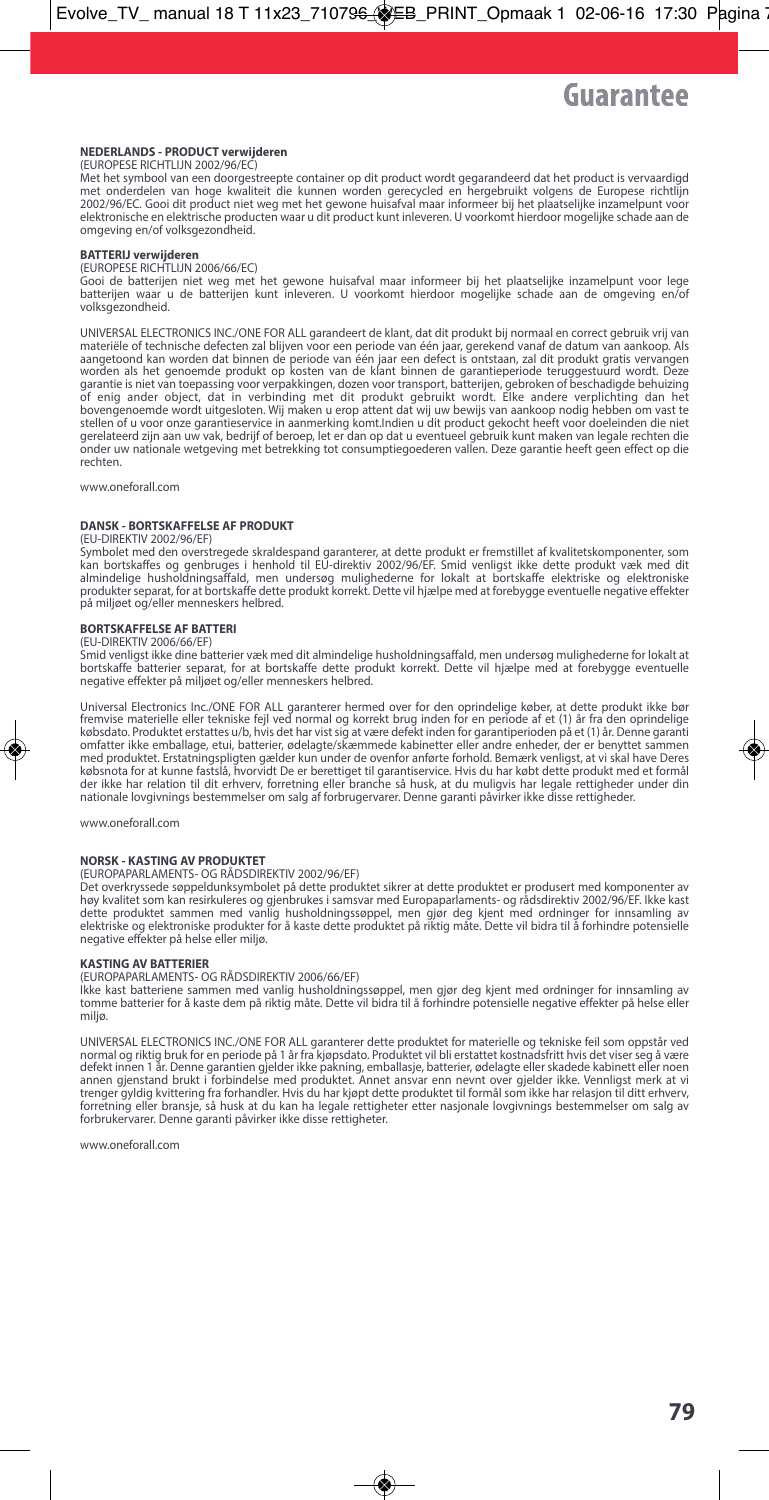# Guarantee

### **Sverige - PRODUKTENS AVFALLSHANTERING**

(EUROPEISKA DIREKTIV 2002/96/EC)<br>Den överkryssade soptunnesymbolen på produkten visar att den här produkten är tillverkad med delar av hög kvalite<br>som kan återvinnas i enlighet med det Europeiska direktivet 2002/96/EC. Slä utan avfallshantera enheten i enlighet med lokala lagar och regler för elektriska och elektriska produkter. Detta för att<br>den negativa påverkan på människor och miljö ska bli så liten som möjligt.

### **BATTERIETS AVFALLSHANTERING**

(EUROPEISKADIREKTIV2006/66/EC)

Slängintebatteriernaihushållsavfallet,utanavfallshanterademienlighetmedlokalalagarochreglerförbatterier.Detta för att den negativa påverkan på människor och miljö ska bli så liten som möjligt.

UNIVERSAL ELECTRONICS INC./ONE FOR ALL lämnar till köparen ett års garanti från inköpsdatum - att denna produkt är felfriavseendematerialochtillverkning.Omproduktenärfelaktigundernormalanvändningbytesdennamotennyutan kostnad för köparen under garanti-tiden. Garantin omfattar ej förpackning, bärväska, batterier - skadat hölje eller andra<br>enheter som används i anslutning till produkten. Spar ditt inköpskvitto för att styrka din garanti p harköptdennaproduktförettsyftesominteärbesläktadtilldinbransch,affärsverksamhetelleryrkekomihågattdu kanhaandranationellalagarsomtäckerförsäljningavkonsumentvaror.Dennagarantipåverkarintedessarättigheter.

www.oneforall.com

### **SUOMI - LAITTEEN HÄVITTÄMINEN**

### (EU:N DIREKTIIVI 2002/96/EY)

Yliviivattua jäteastiaa esittävä merkki laitteessa tarkoittaa, että laite on valmistettu laadukkaista, kierrätettävissä ja<br>uudelleen käytettävissä olevista osista EU:n direktiivin 2002/96/EY mukaisesti. Älä hävitä tätä lai oikeaoppisesti. Näin autat estämään ympäristölle ja ihmisten terveydelle haitallisia vaikutuksia.

### **PARISTOJEN HÄVITTÄMINEN** (EU:N DIREKTIIVI 2006/66/EY)

Älä hävitä paristoja tavallisen kotitalousjätteen mukana, vaan selvitä, missä lähin käytettyjen paristojen keräyspistesijaitseejahävitäparistotoikeaoppisesti.Näinautatestämäänympäristöllejaihmistenterveydellehaitallisia vaikutuksia.

UNIVERSAL ELECTRONICS INC./ONE FOR ALL myöntää tuotteilleen yhden (1) vuoden takuun alkuperäisestä ostopäivästä lukien koskien tuotteissa takuuaikana ilmeneviä materiaali- ja valmistusvikoja. Tuote vaihdetaan takuunalaisiss<br>vikatapauksissa veloituksetta uuteen samanlaiseen tai vähintään vastaavilla ominaisuuksilla varustettuun tuott Takuu ei koske mm. paristoja, kantolaukkuja, pakkauksia, suojakoteloita tai muita oheistuotteita. Muista liittää lähetykseenkopioostokuitista.Huomaa,ettätuotteemmeeivätyleensäsisälläkäyttäjänhuollettavaksitarkoitettujaosia, joten esim. laitteen kuoren avaaminen johtaa takuun raukeamiseen. Jos olet hankkinut tämän tuotteen tarkoitukseen, joka ei liity kauppaan, liiketoimintaan tai ammattiin, sinulla saattaa olla oikeuksia, jotka perustuvat oman maasi kansalliseenkuluttajatuotteitakoskevaanlainsäädäntöön.Tämätakuueikoskenäitäoikeuksia.

0800-9-0323 Info@avkomponentti.fi www.avkomponentti.fi www.oneforall.com

**Ελληνική ΑΠΟΡΡΙΨΗ ΠΡΟΙΟΝΤΟΣ**<br>(ΕΥΡΩΠΑΙΚΗ ΟΔΗΓΙΑ 2002/96/ΕΚ)<br>Το διαγραμμένο με Χ σύμβολο κάδου απορριμμάτων με τροχούς εξασφαλίζει ότι αυτό το προϊόν<br>επαναχρησιμοποιηθούν, σύμφωνα με την Ευρωπαϊκή Οδηγία 2002/96/ΕΚ. Μην απ

### **ΑΠΟΡΡΙΨΗ ΜΠΑΤΑΡΙΩΝ**

### (ΕΥΡΩΠΑΪΚΗΟΔΗΓΙΑ2006/66/ΕΚ)

Μην απορρίπτετε τις μπαταρίες σας με τα συνήθη οικιακά απορρίμματα αλλά πληροφορηθείτε για την<br>ξεχωριστή συλλογή κενών μπαταριών που γίνεται στην περιοχή σας, ώστε να τις απορρίψετε με τον<br>ενδεδειγμένο τρόπο. Έτσι βοηθάτε

Η UNIVERSAL ELECTRONICS INCLONE FOR ALL syngtan στον αρκοκοπό ότι απροϊόν δεν πρόκειαν απορουσίσει προβλήματα σε ανέσχεται που πολύ και τον πρωτού του προσωπικού που την προσωπικού του προσωπικού του προσωπικού του προσωπ ιά λάθος οφείλεση σε αύσημα, κατά μείχευριση αμέλια εφαρμούν παιά χρατάσταση, κακή διατάρηση που του προσώπου σ<br>καταστροφές καια χρήσια προσέζα, Για να αποκτισετε αγγυποι είναι το παρκού προσφαλισμένου με πιο προσωποιου π

\Ελληνική/Hellas/Greece 2410284800 ofa@dtsa.gr www.dtsa.gr www.oneforall.com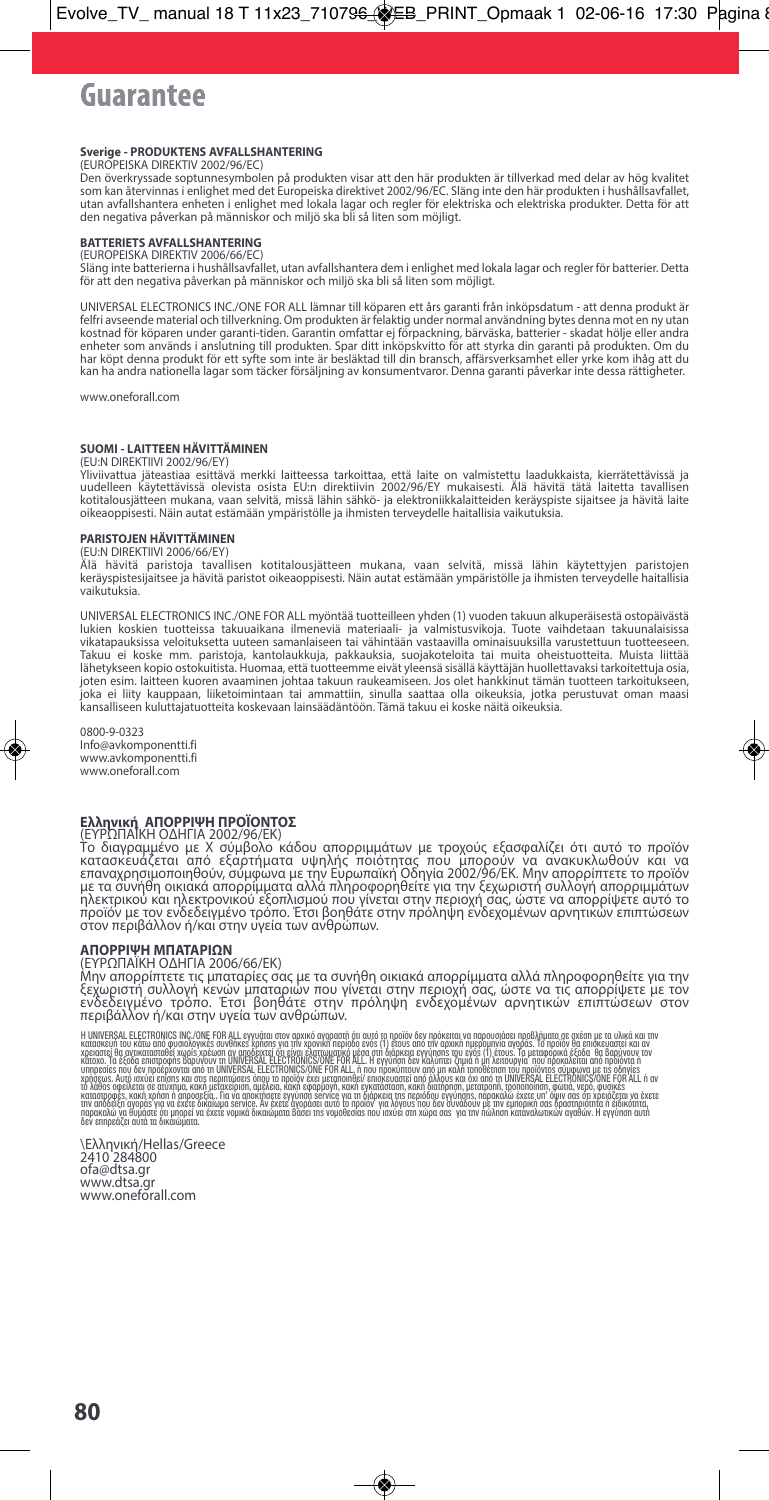### **УТИЛИЗАЦИЯ УСТРОЙСТВА**

### (ЕВРОПЕЙСКАЯ ДИРЕКТИВА 2002/96/EC)

Символ перечеркнутого мусорного ящика, нанесенный на данное устройство, означает, что оно произведено с использованием высококачественных компонентов и может утилизироваться и перерабатываться в соответствии с европейской директивой 2002/96/EC. Не выбрасывайте это устройство вместе с бытовыми отходами. Сдайте его в ближайший пункт сбора электрических и электронных приборов. Эти меры позволят избежать отрицательного воздействия на окружающую среду и человеческое здоровье.

### **УТИЛИЗАЦИЯ БАТАРЕЕК**

(ЕВРОПЕЙСКАЯ ДИРЕКТИВА 2006/66/EC)

Не выбрасывайте батарейки вместе с бытовыми отходами. Сдайте их в ближайший пункт сбора разряженных батареек. Эти меры позволят избежать отрицательного воздействия на окружающую среду и человеческое здоровье.

Компания (Компания Барнсли - Роминокс) Юниверсел Электроникс /Oneforall гарантирует покупателю отсутствие дефектов материалов и нарушений в работе данного товара при условии корректной эксплуатации в течении (1)<br>одного года с даты покупки. Данный товар будет подвергнут замене в обязательном порядке без каких – либс дополнительных выплат в том случае, если в течение (1) одного года доказан факт брака в его производстве. Гарантийные обязательства не касаются картонных коробок, упаковки, батареек, транспортных упаковок,<br>загрязнения упаковки, или других наименований, используемых с товаром. Любые другие обязательства, кроме<br>перечисленных вы приобрели данный продукт с намерениями, связанными с Вашим бизнесом, профессиональными потребностями или для продажи, пожалуйста, примите к сведению, что необходимо иметь специальное разрешение от государственных органов на продажу конечному покупателю. Данная гарантия не является соответствующим разрешением.

+7 495 9270194 service@rominox.ru www.barnsly.ru www.oneforall.com

### **TÜRKÇE - ÜRÜN BERTARAF ETME**

(AVRUPA DİREKTİFİ 2002/96/EC)

Bu ürün üstünde bulunan üzeri çarpı işaretli tekerlekli çöp kutusu sembolü bu ürünün Avrupa Direktifi 2002/96/EC uyarınca geri dönüştürülebilecek ve tekrar kullanılabilecek yüksek kaliteli bileşenler içerdiğini gösterir. Lütfen bu ürünü normal ev<br>atıklarınız ile birlikte bertaraf etmeyin ancak bu ürünün doğru şekilde bertaraf edilmesi için el toplandıoğı yerel toplama alanları konusunda bilgi edinin. Bu çevre ve/veya insan sağlığı üzerindeki potansiyel olumsuz etkileri önleyecektir.

### **PİLİN BERTARAF EDİLMESİ**

(AVRUPA DİREKTİFİ 2006/66/EC) Lütfen pillerinizi normal ev atıklarınız ile birlikte bertaraf etmeyin ancak bu ürünün doğru şekilde bertaraf edilmesi için elektrikli ve elektronik ürünlerin toplandıoğı yerel toplama alanları konusunda bilgi edinin. Bu çevre ve/veya insan sağlığı üzerindeki potansiyel olumsuz etkileri önleyecektir.

UNIVERSAL ELECTRONICS / ONE FOR ALL, ürünü ilk satın alan kişiye, bu ürünün, satın almat tarihinden itibaren bir (1) yıllık garant<br>süre içinde narralı ve doğru kullanımda malzeme ve işçilik hataları içemeyeceğini garanti e lavuzdaki talimatlara uygun olarak monte edilmemesinden kaynaklanan hasarları ya da arızaları kapsamamaktadır. Bu<br>kapsam dışı durumu, aynı zamanda ürün, UNIVERSAL ELECTRONICS / ONE FOR ALL dışın- daki kişilerce değiştirild işiniz ya da mesleğinizle ilgili olmayan bir amaç için satın aldıysanız, tüketici mallarının satışıyla ilgili ulusal yasalarınıza bağlı yasal haklara sahip olabilirsiniz. Bu garanti, ilgili haklarınızı etkilememektedir.

www.oneforall.com

### **POLSKI - UTYLIZACJA PRODUKTÓW**

(DYREKTYWA EUROPEJSKA 2002/96/WE)

Symbol przekreślonego kosza oznacza, że produkt został wyprodukowany z użyciem komponentów wysokiej jakości, które mogą być przeznaczone do recyklingu i ponownego wykorzystania zgodnie z Dyrektywą Europejską 2002/96/WE. Produktu tego nie należy wyrzucać razem z innymi odpadami domowymi, lecz przekazać do prawidłowej utylizacji w punkcie zbiórki odpadów elektrycznych i elektronicznych. Pozwoli to uniknąć niekorzystnego wpływu produktu na środowisko i/lub zdrowie.

### **UTYLIZACJA BATERII**

(DYREKTYWA EUROPEJSKA 2006/66/WE)

Baterii tego nie należy wyrzucać razem z innymi odpadami domowymi, lecz przekazać do prawidłowej utylizacji w punkcie<br>zbiórki zużytych baterii. Pozwoli to uniknąć niekorzystnego wpływu produktu na środowisko i/lub zdrowie.

UNIVERSAL ELECTRONICS / ONE FOR ALL gwarantuje pierwotnemu nabywcy, że w produkcie nie wystąpią żadne wady materiałowe ani produkcyjne podczas normalnego i prawidłowego użytkowania przez okresjednego (1) roku od daty zakupu. Jeśli w ciągu rocznego (1 rok) okresu gwarancyjnego wystąpią wady w produkcie, zostanie on odpowiednio napra<br>wiony 1ub bezpłatnie wymieniony. Koszty przesyłki pokrywa właścicieł, koszty odesłania produktu pokrywa fir instrukcją obsługi. Dotyczy to także przypadków, kiedy produkt jest modyfikowany / naprawiany przez inne firmy, niż UNI·<br>VERSAL ELECTRONICS / ONE FOR ALL, lub jeśli przyczyną usterki jest wypadek, niewłaściwe użycie, naduż ogień, woda, błyskawica, klęski żywiołowe, nieprawidłowe użytkowanie lub niedbałość. Aby skorzystać z serwisu gwaran cyjnego w okresie gwarancyjnym, należy posiadać oryginalny dowód zakupu, co umożliwi nam określenie<br>uprawnień serwisowych. W razie zakupienia tego produktu do celów niezwiązanych z pracą, działalnością lub zawodem<br>należy p

cyjnych. Niniejsza gwarancja nie narusza tych praw.

oneforall@contactcenter.pl 008003111302 www.contactcenter.pl www.oneforall.com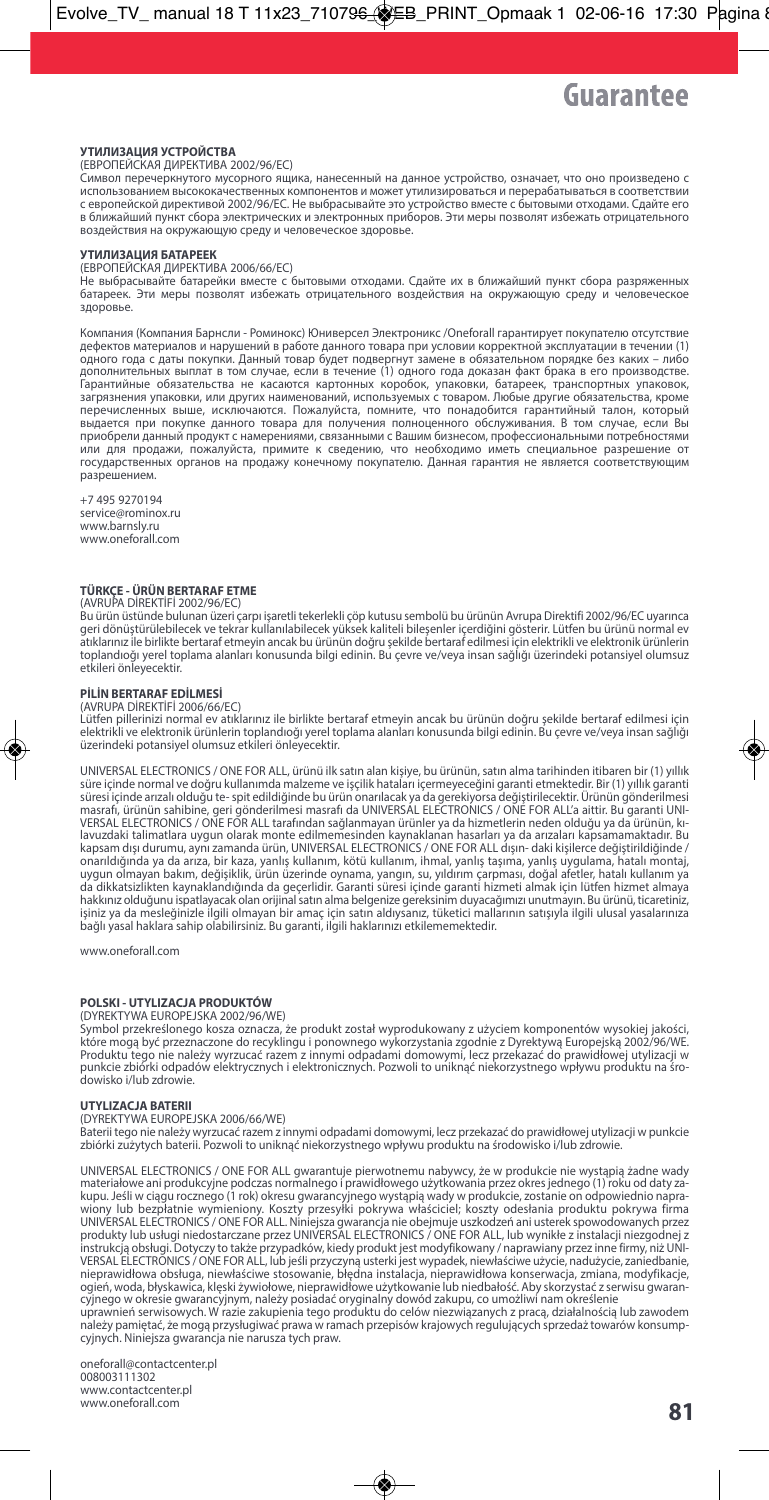# Guarantee

### **ČESKY - LIKVIDACE PRODUKTU**

(EVROPSKÁ SMERNICE 2002/96/ES)<br>Symbol přeškrtnuté popelnice s kolečky na tomto výrobku zaručuje, že tento výrobek byl vyroben za použití vysoce kva<br>litních součástí, které lze recyklovat a znovu použít podle evropské směrn běžného komunálního odpadu, ale informujte se o místním tříděném sběru elektrických a elektronických výrobků, aby byl tento výrobek zlikvidován správným způsobem. Tím pomůžete zabránit potenciálním negativním dopadům na životní prostředí a/nebo lidské zdraví.

### **LIKVIDACE BATERIÍ**

### (EVROPSKÁ SMĚRNICE 2006/66/ES)

Nevyhazujte baterie do běžného komunálního odpadu, ale informujte se o místním tříděném sběru prázdných baterií, aby byly prázdné baterie zlikvidovány správným způsobem. Tím pomůžete zabránit potenciálním negativním dopadům na životní prostředí a/nebo lidské zdraví.

Společnost UNIVERSAL ELECTRONICS / ONE FOR ALL zaručuje původnímu zákazníkovi, který výrobek zakoupí, že tento<br>výrobek nebude při normálním a správném používání obsahovat vady materiálu a zpracování po dobu jednoho (1) rok použitím, zneužitím, nedbalostí, hrubým zacházením, chybnou instalací, nesprávnou údržbou, změnou, úpravou, požárem, vodou, bles- kem, přírodní katastrofou, chybným použitím nebo neopatrností. Pokud požaduje zákazník záruční služby v průběhu záruční doby, musí předložitoriginální doklad o prodeji, aby bylo možné ověřit jeho nárok na danou službu. Pokud<br>jste zakoupili tento výrobek pro účely, které nesouvisejí s vaší obchodní činností, podnikáním nebo p zákonná práva vyplývající z národních právních předpisů upravujícíchprodej spotřebního zboží. Tato práva nejsou touto zárukou nijak dotčena.

### **MAGYAR - ATERMÉK LESELEJTEZÉSE**

(2002/96/EK EURÓPAI IRÁNYELV)

A terméken látható áthúzott kerekes szemeteskuka szimbólum garantálja, hogy a terméket kiváló minőségű anyagok fel<br>használásával gyártották, melyek a 2002/96/EK európai irányelv szerint újra feldolgozhatók és újra felhaszn ne dobja ki a terméket a normál háztartási hulladékkal, hanem tájékozódjon az elektromos és elektronikustermékek helyi szelektív gyűjtéséről, hogy megfelelő módon dobhassa ki a terméket. Ezzel hozzájárul a potenciális káros környezeti és/vagy emberi egészségre gyakorolt hatások megelőzéséhez.

### **AZ ELEMEK LESELEJTEZÉSE**

### (2006/66/EK EURÓPAI IRÁNYELV)

Kérjük, ne dobja ki az elemeket a normál háztartási hulladékkal, hanem tájékozódjon a lemerült elemek helyi szelektív gyűjtéséről, hogy megfelelő módon dobhassa ki őket. Ezzel hozzájárul a potenciális káros környezeti és/vagy emberi egészségre gyakorolt hatások megelőzéséhez.

A UNIVERSAL ELECTRONICS/ONE FOR ALL garantálja az eredeti vásárló számára, hogy a jelen termék normál és megfelelő<br>használat ese- tén az eredeti vásárlás napjától számított egy (1) évig anyag- és gyártási hibáktól mentes l ALL céget terhelik. A jelen garancia a nem a UNIVERSAL ELEC-TRONICS/ONE FOR ALL által szállított termékek vagy szol<br>gáltatások okozta sérülésekre és hibákra, valamint a terméknek nem a kézikö- nyv útmutatása alapján történ séből fakadó sérüléseire és hibáira nem terjed ki. Nem érvényes továbbá a garancia abban az esetben sem, ha a termék módosítása/ javítása nem a UNIVERSAL ELECTRONICS/ONE FOR ALL által történt, vagy ha a hiba baleset, helytelen vagy rendeltetésellenes használat, hanyagság, rossz bánásmód, helytelen alkalmazás, hibás telepítés, nem megfelelő karbantartás, átalakítás, módosítás, tűz, víz, villám, természeti csapások, hibás használat vagy gondatlanság következménye. Ha<br>a garanciaidő alatt garanciális szolgáltatást szeretne igénybe venni, ne feledje, hogy a jogosultság égünk lesz az eredeti vásárlási bizonylatra. Ha Ön a terméket kereskedelmi tevékenységéhez, vállalkozásához vagy szakmájához nem kapcsolódó célra vásárolta, akkor az országában hatályos, fogyasztási cikkek értékesítését szabályozó<br>törvények jogokat biztosíthatnak Önnek. A jelen garancia nem érinti ezeket a jogo- kat.

017774974 fotoplus@fotoplus.hu www.oneforall.com

### **БЪЛГАРСКИ - ИЗХВЪРЛЯНЕ НА ПРОДУКТА**

### (ЕВРОПЕЙСКАТА ДИРЕКТИВА 2002/96/EC)

знакът със зачеркнатата кофа за боклук върху този продукт гарантира, че той е произведен с висококач компоненти, които могат да бъдат рециклирани и използвани повторно според Европейската директива 2002/96/EC. Не изхвърляйте този продукт заедно с обикновените битови отпадъци, а се информирайте относно местните пунктове за разделно събиране на електрически и електронни продукти, за да се освободите от този продукт правилно. Това ще спомогне за предотвратяването на евентуални негативни последици за околната среда и/или здравето на хората.

### **ИЗХВЪРЛЯНЕ НА БАТЕРИИТЕ**

### (ЕВРОПЕЙСКАТА ДИРЕКТИВА 2006/66/EC)

Не изхвърляйте батериите с обикновените битови отпадъци, а се информирайте относно местните пунктове за разделно събиране на стари батерии, за да се освободите от тях правилно. Това ще спомогне за предотвратяването на евентуални негативни последици за околната среда и/или здравето на хората.

UNIVERSAL ELECTRONICS INC./ONE FOR ALL гарантира на първоначалния купувач, че този продукт няма да има дефекти на материалите и изработката при нормална и правилна употреба за период от една (1) година от датата на първоначалното закупуване. Този продукт ще бъде заменен безплатно, ако се докаже, че е дефектен в рамките на гаранционния период от една (1) година. Настоящата гаранция не включва кашони, куфарчета, батерии, счупени или повредени шкафове или всякакви други предмети, използвани във връзка с продукта. Всякакви други задължения, освен посочените по-горе, са изключени. Отбележете, че ни е необходим вашият касов бон за покупка, с който да се установи дали отговаряте на критериите за допустимост за обслужване. Ако сте закупили този продукт за цели, които не са свързани с вашата дейност, бизнес или професия, моля, не забравяйте, че вероятно имате законови права, определени от вашето национално законодателство в областта на продажбите на потребителски стоки. Настоящата гаранция не засяга тези права.

България/Bulgaria +35929632230 office@infotel2000.bg www.infotel2000.bg www.oneforall.com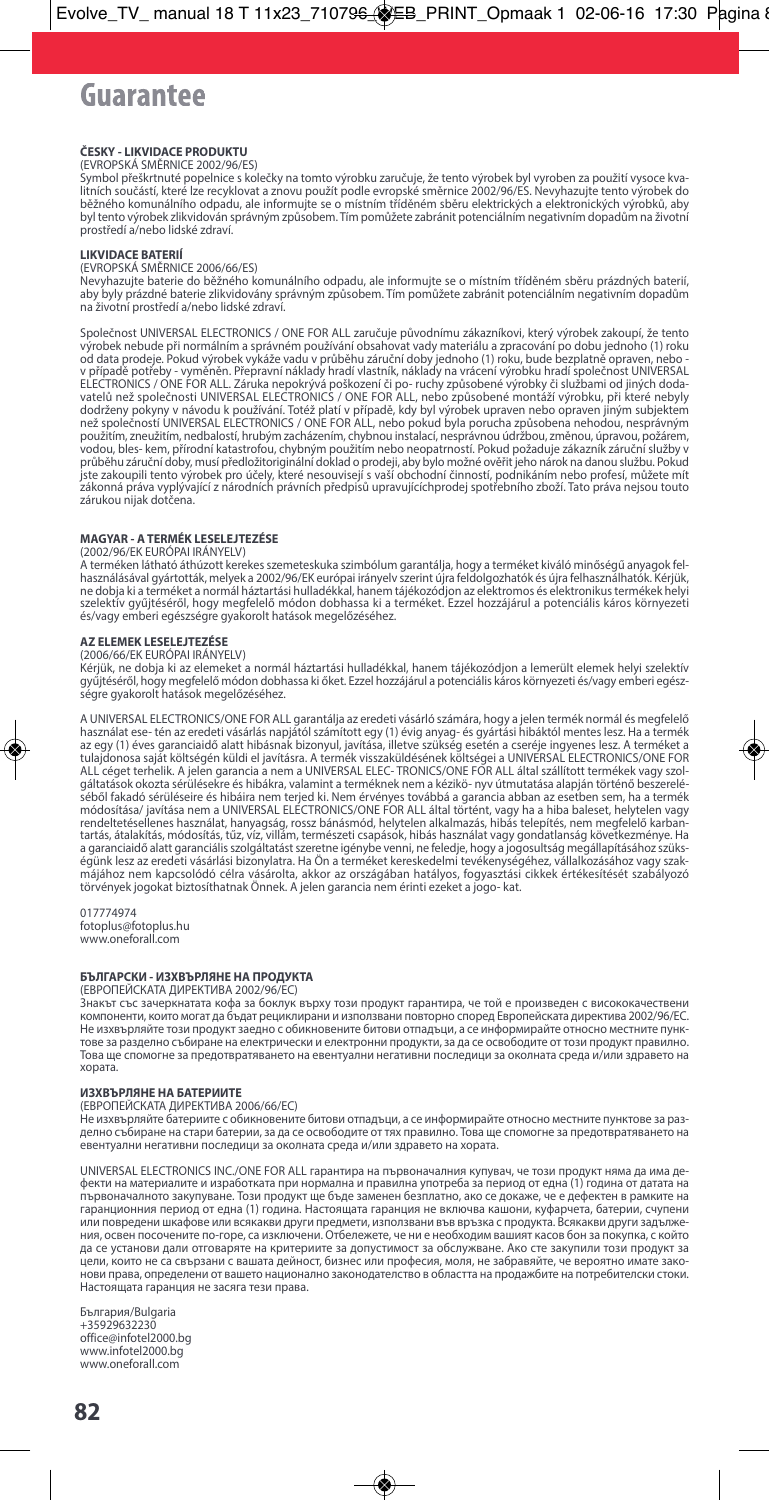### **ROMÂNĂ - ELIMINAREA PRODUSULUI**

(DIRECTIVA EUROPEANĂ 2002/96/CE)

Simbolul reprezentând un coş de gunoi tăiat de pe acest produs garantează că acest produs este fabricat cu componente de înaltă calitate, care pot fi reciclate şi reutilizate conform Directivei Europene 2002/96/CE. Nu aruncaţi acest produs împreună cu deşeurile menajere obişnuite şi informaţi-vă cu privire la colectarea separată locală a produselor electrice şi electronice, pentru a elimina în mod corect acest produs. Astfel vor fi prevenite eventualele efecte negative asupra mediului siestromee, perma a silim

### **ELIMINAREA BATERIEI**

(DIRECTIVA EUROPEANĂ 2006/66/CE)

Nu aruncaţi bateriile împreună cu deşeurile menajere obişnuite şi informaţi-vă cu privire la colectarea separată locală a bateriilor goale, pentru a le elimina în mod corect. Astfel vor fi prevenite eventualele efecte negative asupra mediului sănătății umane.<br>si/sau a sănătății umane.

UNIVERSAL ELECTRONICS / ONE FOR ALL garantează cumpărătorului iniţial că acest produs nu va prezenta defecte de fabricaţie şi ale materialelor în condiţiile unei utilizări normale şi corecte pe o perioadă de un (1) an de la data achiziţionării iniţiale. Acest produs va fi înlocuit gratuit dacă se dovedeşte a fi defect în perioada de garanţie de un (1) an. Această garanţie nu acoperă cutiile de carton, ambalajele de transport, bateriile, carcasele deteriorate sau defecte sau alte articole utilizate împreună cu produsul. Orice altă obligaţie în afara celor enumerate mai sus este exclusă. Vă rugăm să reţineţi că avem nevoie de chitanța primită în momentul achiziției inițiale pentru a putea stabili eligibilitatea dvs. pentru service. Dacă aţi cumpărat acest produsîntr-un scop ce nu are legătură cu ocupaţia, afacerea sau profesia dvs., vă rugăm să reţineţi că este posibilsă aveţi drepturi legale în baza legislaţiei dvs. naţionale ce guvernează vânzarea bunurilor de consum. Această garanţie nu afectează respectivele drepturi.

România www.oneforall.com

### **SLOVENČINA - ELIMINAREA PRODUSULUI**

(DIRECTIVA EUROPEANĂ 2002/96/CE)

Simbolul reprezentând un coş de gunoi tăiat de pe acest produs garantează că acest produs este fabricat cu componente de înaltă calitate, care pot fi reciclate şi reutilizate conform Directivei Europene 2002/96/CE. Nu aruncaţi acest produs împreună cu deşeurile menajere obişnuite şi informaţi-vă cu privire la colectarea separată locală a produselor electrice şi electronice, pentru a elimina în mod corect acest produs. Astfel vor fi prevenite eventualele efecte negative asupra mediului<br>și/sau a sănătății umane.

### **ELIMINAREA BATERIEI**

(DIRECTIVA EUROPEANĂ 2006/66/CE)

Nu aruncaţi bateriile împreună cu deşeurile menajere obişnuite şi informaţi-vă cu privire la colectarea separată locală a bateriilor goale, pentru a le elimina în mod corect. Astfel vor fi prevenite eventualele efecte negative asupra mediului si/sau a sănătății umane.

UNIVERSAL ELECTRONICS / ONE FOR ALL garantează cumpărătorului inițial că acest produs nu va prezenta defecte de fabricaţie şi ale materialelor în condiţiile unei utilizări normale şi corecte pe o perioadă de un (1) an de la data achiziţionării iniţiale. Acest produs va fi înlocuit gratuit dacă se dovedeşte a fi defect în perioada de garanţie de un (1) an. Această garanţie nu acoperă cutiile de carton, ambalajele de transport, bateriile, carcasele deteriorate sau defecte sau alte articole utilizate împreună cu produsul. Orice altă obligație în afara celor enumerate mai sus este exclusă. Vă rugăm să rețineți că<br>avem nevoie de chitanța primită în momentul achiziției inițiale pentru a putea stabili eligibilita Dacă aţi cumpărat acest produsîntr-un scop ce nu are legătură cu ocupaţia, afacerea sau profesia dvs., vă rugăm să reţineţi că este posibilsă aveţi drepturi legale în baza legislaţiei dvs. naţionale ce guvernează vânzarea bunurilor de consum. Această garanţie nu afectează respectivele drepturi.

Slovensk./Slovakia oneforall@solid-czech.cz www.emos.cz www.oneforall.com

### **HRVATSKI - ZBRINJAVANJE PROIZVODA**

(EUROPSKA DIREKTIVA 2002/96/EC)

Simbol prekrižene kante za otpad na ovom proizvodu jamči da je ovaj proizvod napravljen od visokokvalitetnihdijelova koje je moguće reciklirati i ponovno upotrijebiti sukladno odredbama Europske direktive 2002/96/EC. Molimo vas da ne odlažete ovaj proizvod s kućnim otpadom, već se za pravilno zbrinjavanje ovog proizvodaupoznate s lokalnim sustavom<br>odvojenog prikupljanja električnih i elektroničkih proizvoda. Na taj ćete način pomoći u sprječavanju nega za okoliš i/ili ljudsko zdravlje.

### **ZBRINJAVANJE BATERIJE**

(EUROPSKA DIREKTIVA 2006/66/EC)

Molimo vas da baterije ne odlažete s kućnim otpadom, već se za pravilno zbrinjavanje upoznate s lokalnim sustavom odvojenog prikupljanja praznih baterija. Na taj ćete način pomoći u sprječavanju mogućih negativnih posljedica za okoliš i/ili ljudsko zdravlje.

UNIVERSAL ELECTRONICS INC./ONE FOR ALL jamči kupcu da ovaj proizvod nema oštećenja u materijalima i izradi tijekom normalne i pravilne uporabe u razdoblju od jedne (1) godine od datuma kupnje. Proizvod će se besplatno zamijeniti ako je dokazano da je neispravan i to unutar jedne (1) godine jamstvenog razdoblja. Ovo jamstvo ne pokriva ljepenke, torbe, baterije, slomljene ili spojene police ili drugi dio korišten zajedno s proizvodom. Osim gore navedenih, izuzete su daljne obveze. Molimo imajte na umu da trebamo originalnu potvrdu o kupnji kako bi utvrdili vašu podobnost za servis. Ako ste kupili ovaj proizvod u svrhu koja se ne tiče vaše djelatnosti, posla ili zanimanja, molimo sjetite se da imate zakonska prava pod vašom nacionalnom legislativom koja upravlja prodajom potrošačke robe. Ovo jamstvo ne utječe na ta prava.

Hrvatska/Croatia +385 1 4816 806 info@tehnocentar.hr www.tehnocentar.hr www.oneforall.com